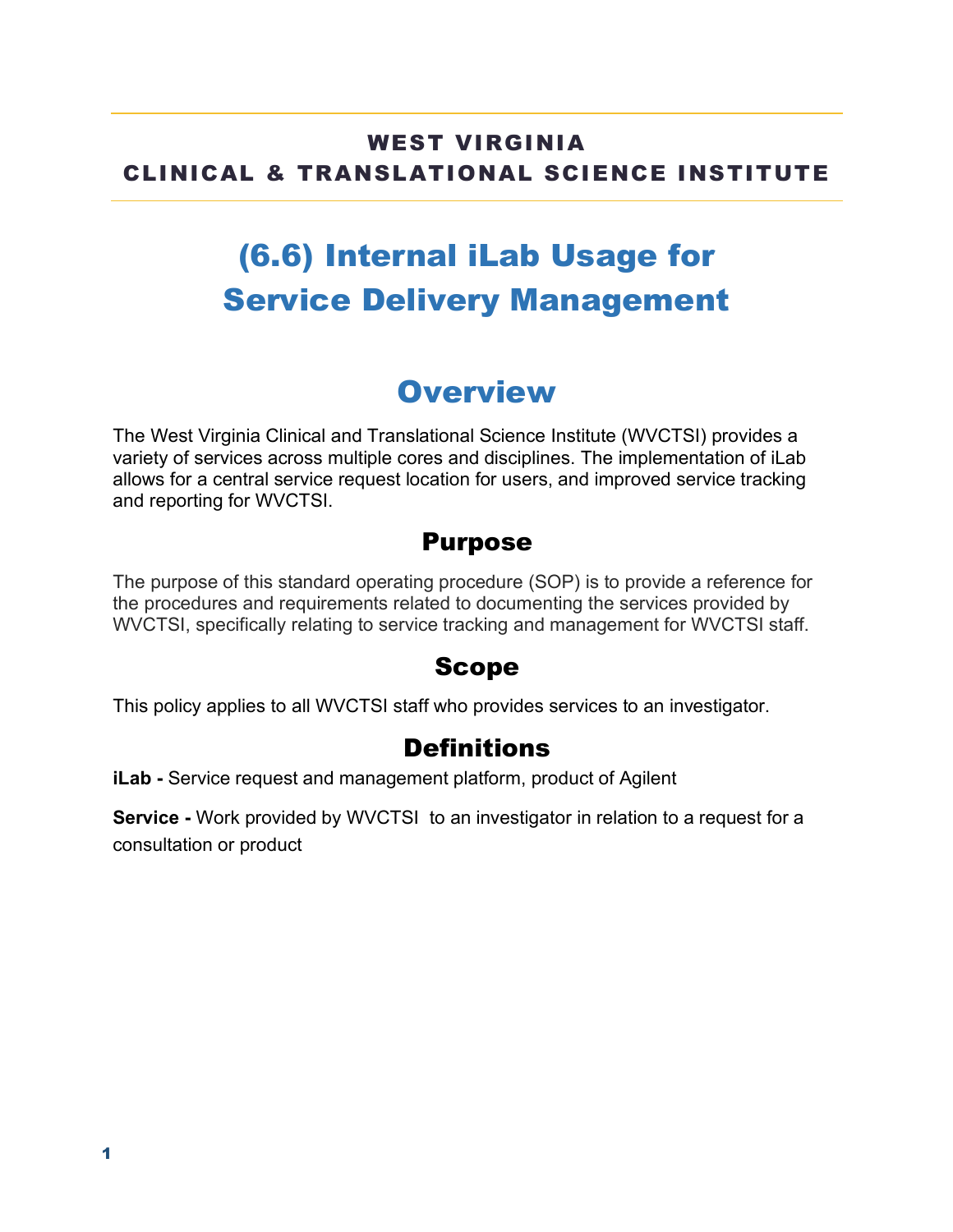## **Policy**

Services provided by WVCTSI should be entered and tracked through the online iLab platform. A project should first be created in iLab, either as a request submitted by an investigator, or as a request entered on behalf of an investigator by core staff. All services should be connected to the appropriate project. Services should be tracked as a quantity of services delivered, as well as time spent working on each service. Time should be entered using the iLab tracking module. Time on a service must be entered prior to the end of the day on Tuesday of the current week for the previous week.

#### **Procedures**

All WVCTSI staff are required to have an iLab account. Instructions on how to register for an account can be found below.

iLab should be the predominant method of receiving, prioritizing, and completing requests for services presented to the WVCTSI.

Service tracking and time entry should be completed in a timely manner and as accurately as possible by WVCTSI staff.

Questions regarding iLab should be directed to the clinical services integration manager or coordinator.

Additional iLab training is available. Staff wanting additional training should contact the clinical services integration coordinator.

iLab usage procedure may change. Any of these changes will be communicated to the WVCTSI staff by either the clinical services integration manager or coordinator.

#### **Account Creation Instructions for WVCTSI Staff:**

- 1. Go to https://wvu.corefacilities.org/account/login
- 2. Sign in using WVU credentials. This should re-direct users to the standard WVU login page.
- 3. Once logged in, please select "CTSI Community" as the lab from the drop-down list. Requesters will receive an email from iLab when the account has been created and finalized.
- 4. WVCTSI staff located at partner sites may have different registration instructions. Users located at WVCTSI partner sites should contact WVCTSI Clinical Services Integration coordinator or manager for confirmation and guidance.